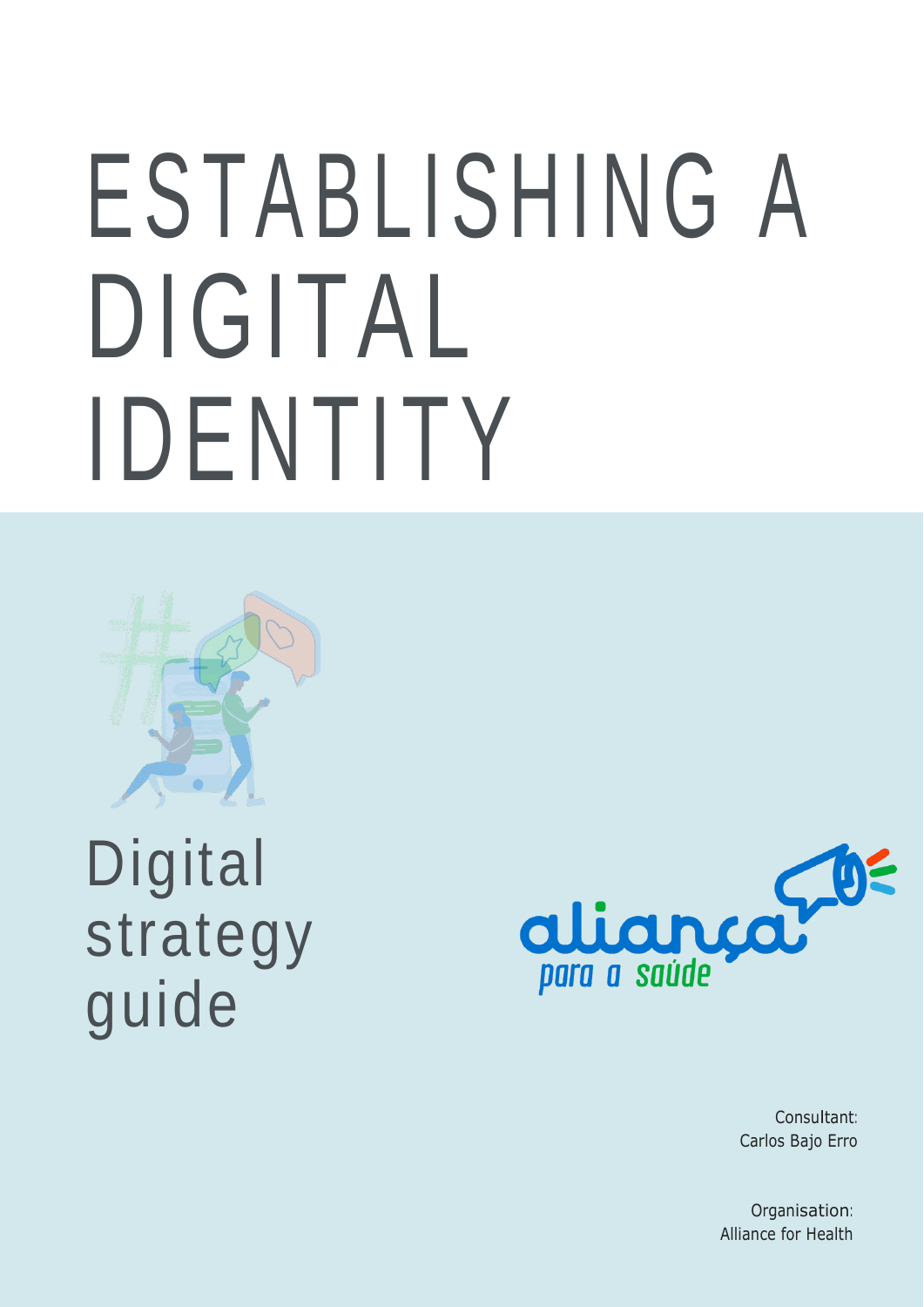

### FROM A DIGITAL IDENTITY TO A DIGITAL STRATEGY



Based on the information obtained from consultations with members, an Alliance for Health digital identity was defined to convey the spirit, meaning and values of the Alliance to the digital environment and establish how the movement exists in this digital environment. This process ended with articulating this identity into a strategy that pulls together details on how to act in the digital environment in a way that aligns with these stated goals, interests and values. This guide attempts to bring together how to transform the Alliance's digital strategy into daily activities.

This document defines the digital strategy on how to develop the Alliance's daily activity on the web. It does not provide instructions for specific actions and campaigns. In these instances, changes could be made to the daily activities in line with specific objectives (intensifying the frequency, focusing on a specific network or using a specific tone, language or visual concept). In all cases, changes should be justified and should always aim to maintain a coherent approach.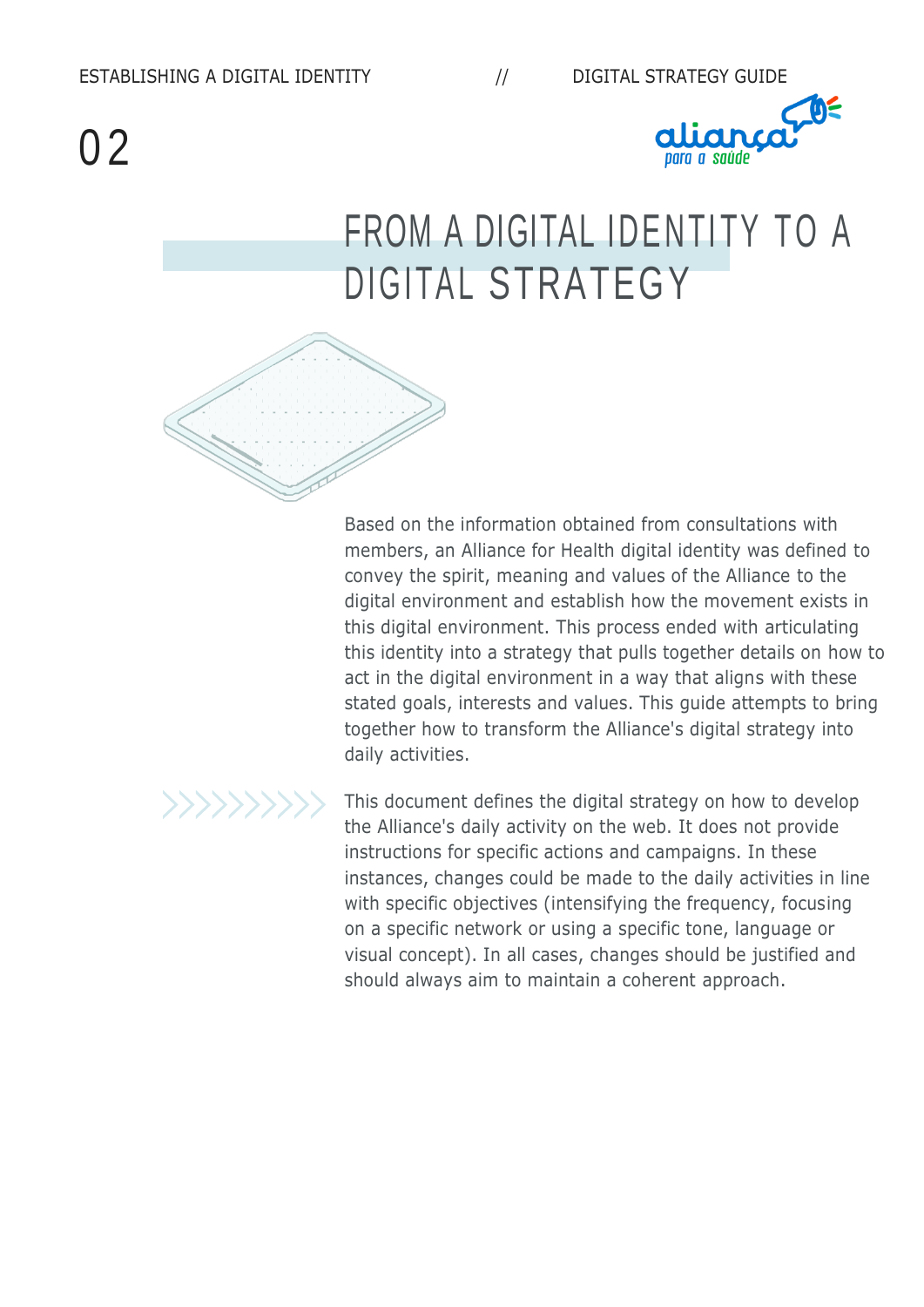

#### >>>>>>>>>>>>>> WHO ARE WE TARGETING? OUR AUDIENCE

Our digital identity identified a target audience composed of different social groups, which justifies applying different strategies. We can divide our main audiences to be reached on social networks into three groups: the first, includes decisionmakers; the second, other Mozambican civil society organisations as well as international organisations and journalists; and the third includes groups of young university students, urban youth in informal environments and women in those same informal environments.

### >>>>>>>>>>>>> WHERE WILL WE BE? OUR SOCIAL NETWORKS

According to the different foci of attention (the groups with which we wish to establish interactions and objectives) we need to develop our activity in the following networks, provided the dynamic of some of these networks does not substantially change:

- **Facebook**: is still the most popular network, it provides access to a wide and unspecialised public, including those less familiar with technology; to a large degree, it represents the main access point to the world of digital social networks.
- **Twitter**:seems to be in an uncertain position, though some groups still consider it important. It may be the profile that scores lowest, but it is worth further exploration and analysis of the results it brings to our activities.
- **Instagram**: appears to be a network enjoying extensive growth and is preferred by young audiences. It is the network where influencers are most visible.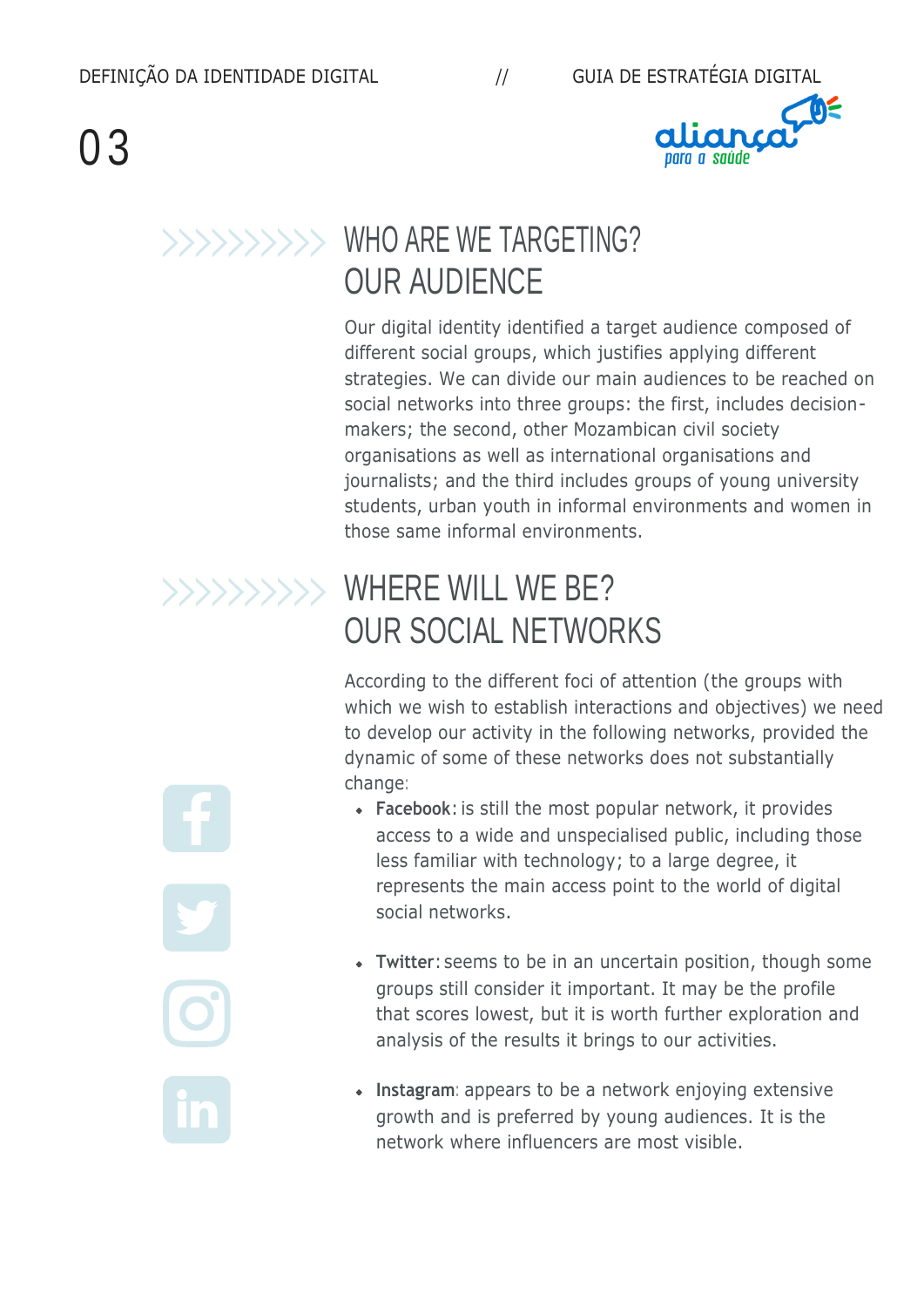



**LinkedIn**: reports show it is used considerably in the country, corresponding to a growing dynamic. Due to its professional and prestigious nature, it would help strengthen the activities related to the production and dissemination of knowledge and the desire for the Alliance to be a point of reference for the production of knowledge.

#### WHAT CONTENT WILL WE SHARE? TONE, LANGUAGE & **MATERIALS**

The dual spirit of the Alliance as a producer of knowledge on the one hand and as a mobilising and awareness-raising actor on the other clearly signals the use of two different tones, depending on the specific situation.

- On the one hand, the Alliance's messages should adopt an informative **tone** for disseminating knowledge to help build the narrative on the right to universal access to health care, offering arguments to civil society organisations and following the conversation in the public sphere in this regard. On the other hand, it should adopt a mobilising tone because of this knowledge. Calls to action should not adopt a confrontational tone, but rather a tone of "inevitability". Evidence and knowledge necessarily lead to a position intended to be constructive.
- As for **language**, to consistently convey the Alliance's identity, we will use language familiar to the public (popularist), while being careful to remain correct (to reinforce our image as experts and authorities in the production of knowledge). Depending on the case, we will emphasise one of these two variables, e.g. Facebook posts can use less formal language, while LinkedIn content will use platform-appropriate content without putting the reader at arms length. Likewise, Instagram posts should use dynamic language calling for specific action given we are targeting a mainly young audience that looks for attractive materials (which we will also take advantage of to fill with content.



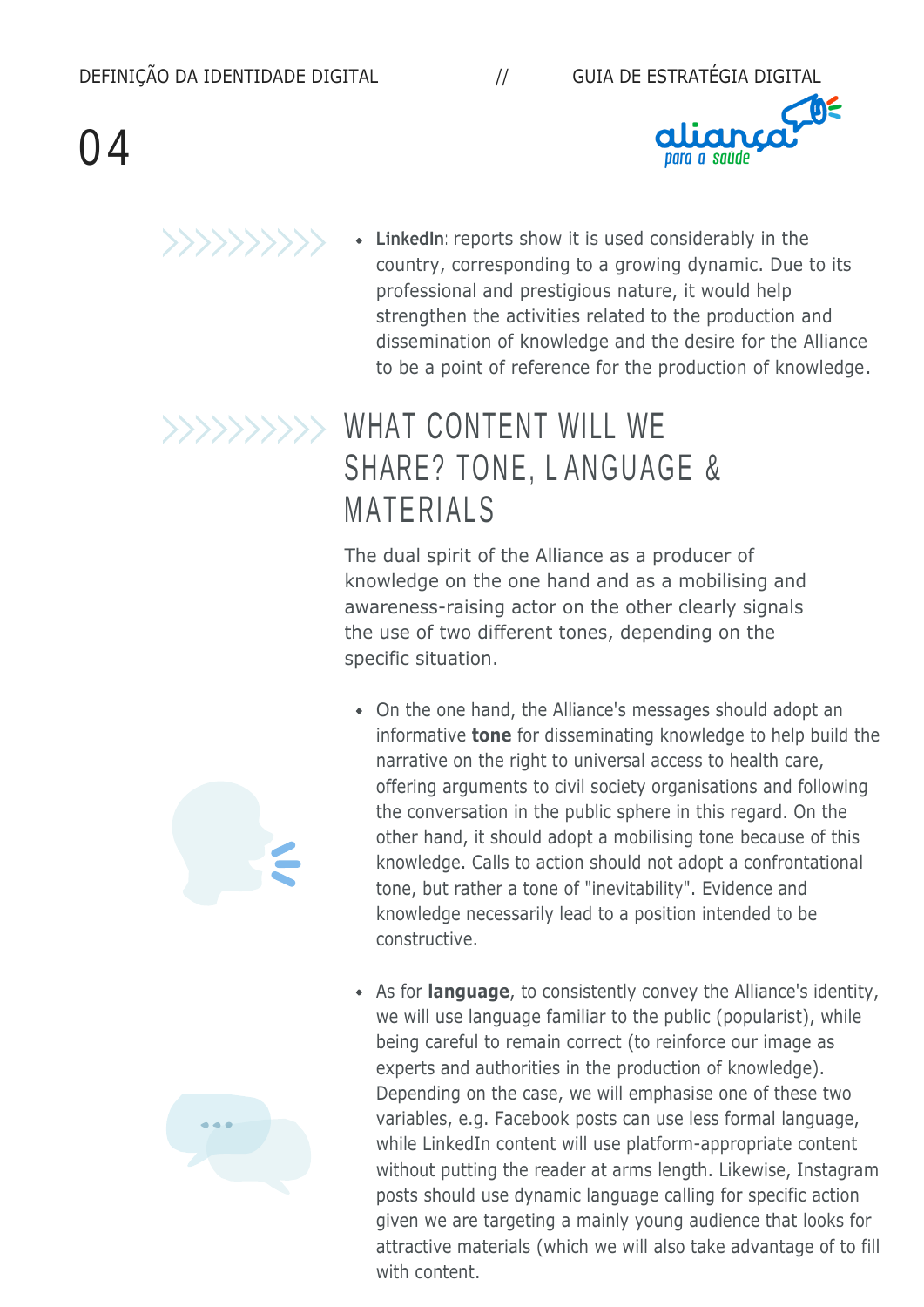



And finally, the materials we will share will combine **content** from experts and academic authorities (reports, studies, research) with a similar purpose and which reinforce the values and messages of the Alliance. We will look for serious and reliable sources so as to bring knowledge produced by respected and reputable sources closer to the wider population and to support advocacy. At the same time, we will share attractive materials (though not at the cost accuracy) that reach younger populations, encouraging them to adopt a position. In these cases we will use a more visual approach and more innovative look that connects with urban cultures and design trends, with less text and more direct and straightforward wording.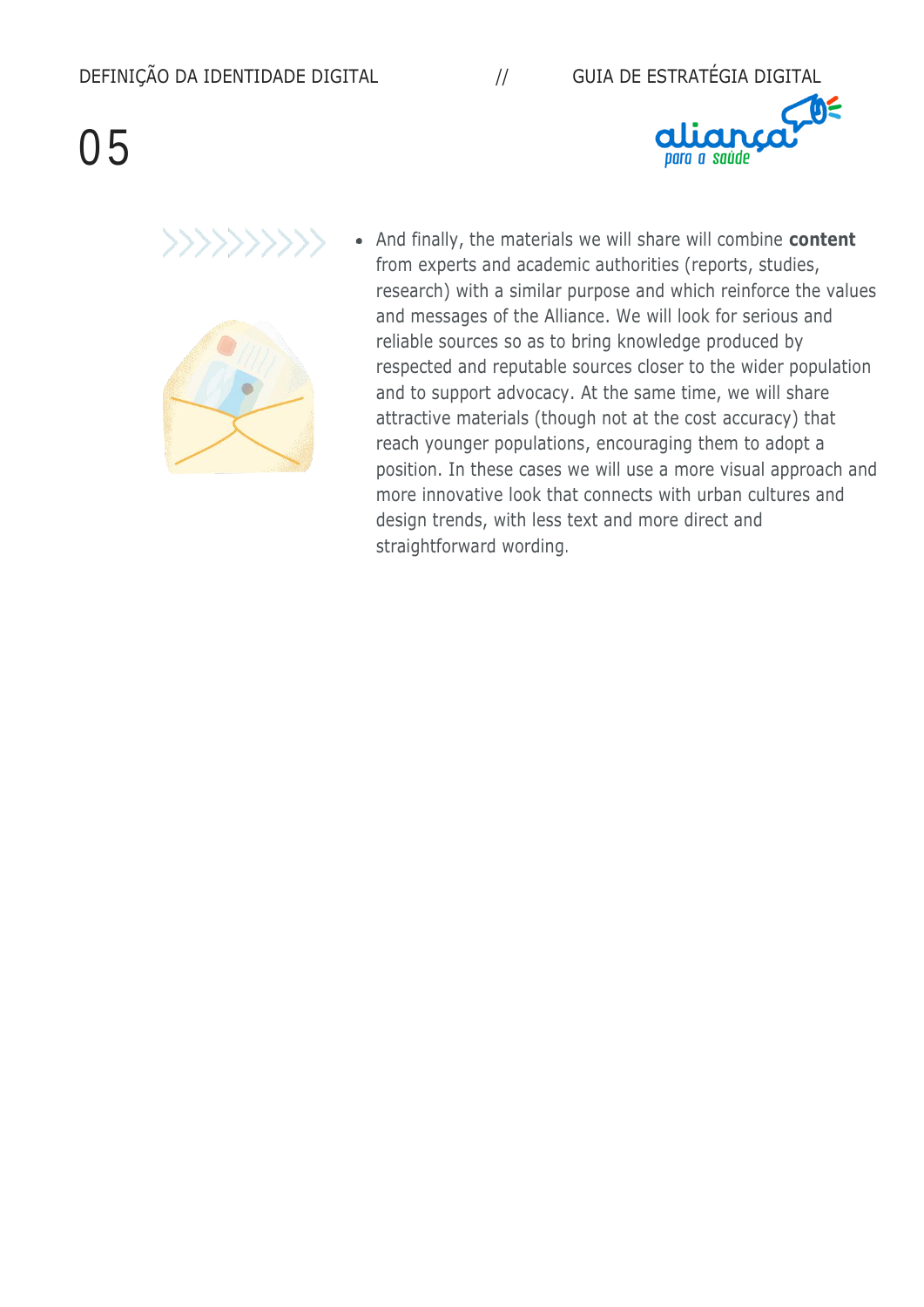

#### WHEN WILL WE POST? **FREQUENCY**

How frequently we post can vary considerably depending on different factors. These include the Alliance's activities, for example when important content has been generated or when we are in a moment of particularly intense activity. But also depend on the context, whether we are reacting to external stimuli or whether an important moment of debate is taking place and we are establishing our position. And the resources available, in terms of the time that can be devoted to this activity. More intensive activity would be ideal for creating our own space in the media ecosystem and making the most of all the possibilities for interaction, communication and networking offered by these tools, but we also need to be realistic and rationalise available resources.

What follows is an indicative proposal on the frequency of posting. Preferably we would have a higher intensity (if more resources were available) and, equally, it would not be advisable to post less frequently. The most important thing is stability in order to generate constant conversation and also reinforce the identity of the Alliance as a reference point in its social media presence. To do so, we must combine our own original content with other posts that reproduce content from others aligning and contributing to the Alliance's interests and objectives. This action plan does not include interactions, i.e. reactions and answers to questions, which we will talk about later. The proposed updates would be as follows:

- Facebook: Two posts per week.
- Twitter: four posts per week (including retweets).
- Instagram: One post per week in the feed, i.e. in the conventional thread of posts. If at some point it is possible to increase allocated resources, it would be interesting to increase activity through regular, consistent posts using stories or reels, depending on the results identified.
- LinkedIn: A weekly post.

 $\overline{\mathbf{O}}$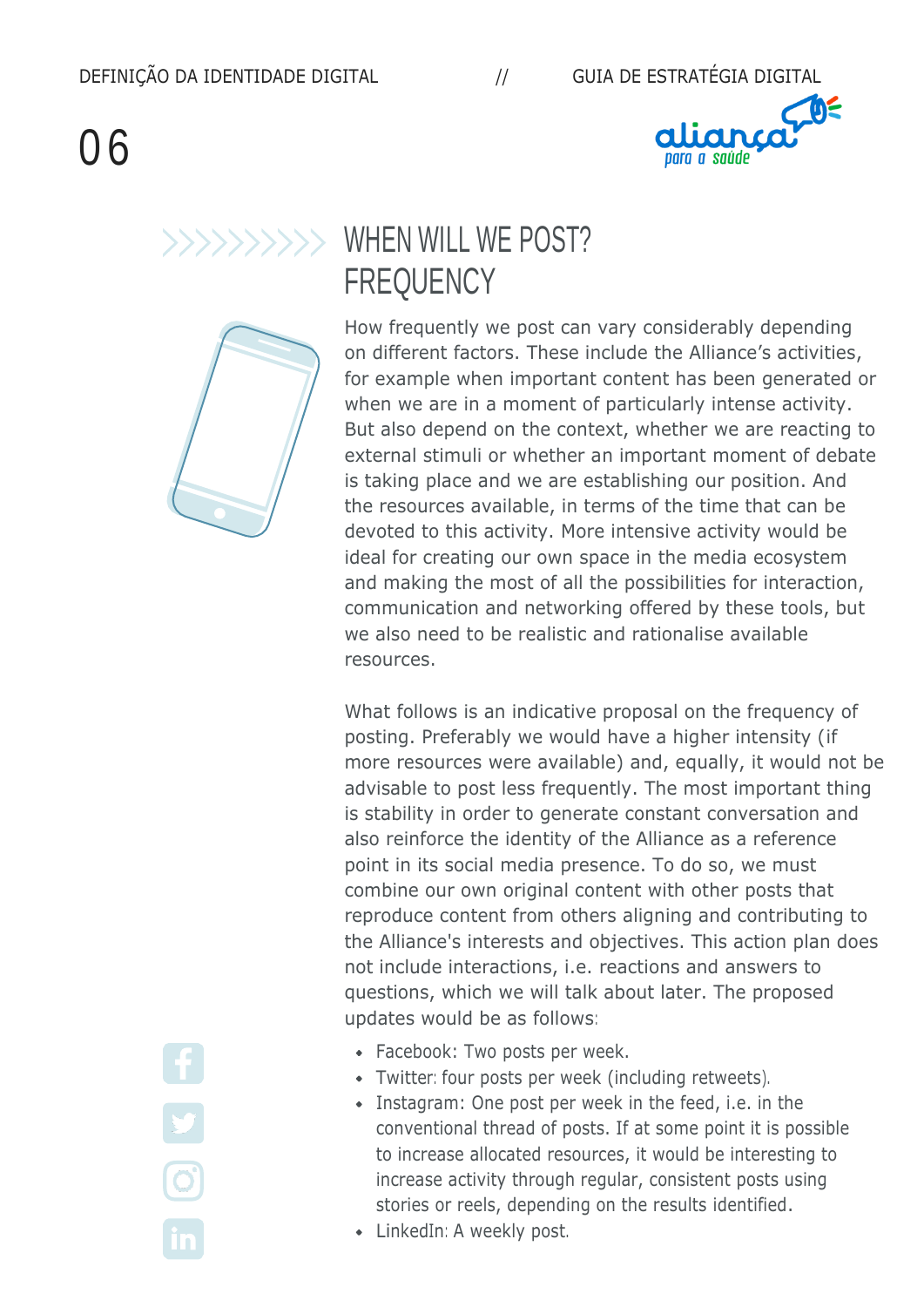

#### **HOW WILL WE POST?** NETWORK ACTIVITY DYNAMICS

Beyond the obvious desire to disseminate information and content that accompanies posting our messages, in the case of the Alliance, social networks are intended to strengthen the image projected by the movement, especially at this early stage. The Alliance's activity on the networks should help to build the prestige it intends to claim and for this it is essential it creates a space in the digital ecosystem, a place and a community of its own. To this end, as already mentioned, it is essential to maintain constant and stable activity in terms of updates and contributions to discussions on the networks. If the Alliance aspires to be a point of reference, it must necessarily become an actor with a reliable reputation, so people who go to the Alliance's profiles are sure that the Alliance will be there where communication demands it. Therefore, in addition to the stable rhythm of posting, it is essential to nurture the dynamics of interaction. We will clarify what that means in this section, and it will be implemented in two ways: the interactions between Alliance members and the interactions of the Alliance with its public.

The Alliance's bi-directional interactions with its members is critical in these first moments. The organisations that make up the movement have a long history and proven track record, so it is important these organisations 'introduce' the Alliance to society. The Alliance aims to transcend the critical mass already achieved by its members, so it is also an opportunity for these organisations to broaden their audiences. A basic dynamic is that the organisations making up the movement demonstrate their links by sharing the content disseminated through the Alliance's profiles. Likewise, it is important the Alliance serves as an umbrella for its members' publications, establishing mechanisms for constant exchange and amplification.



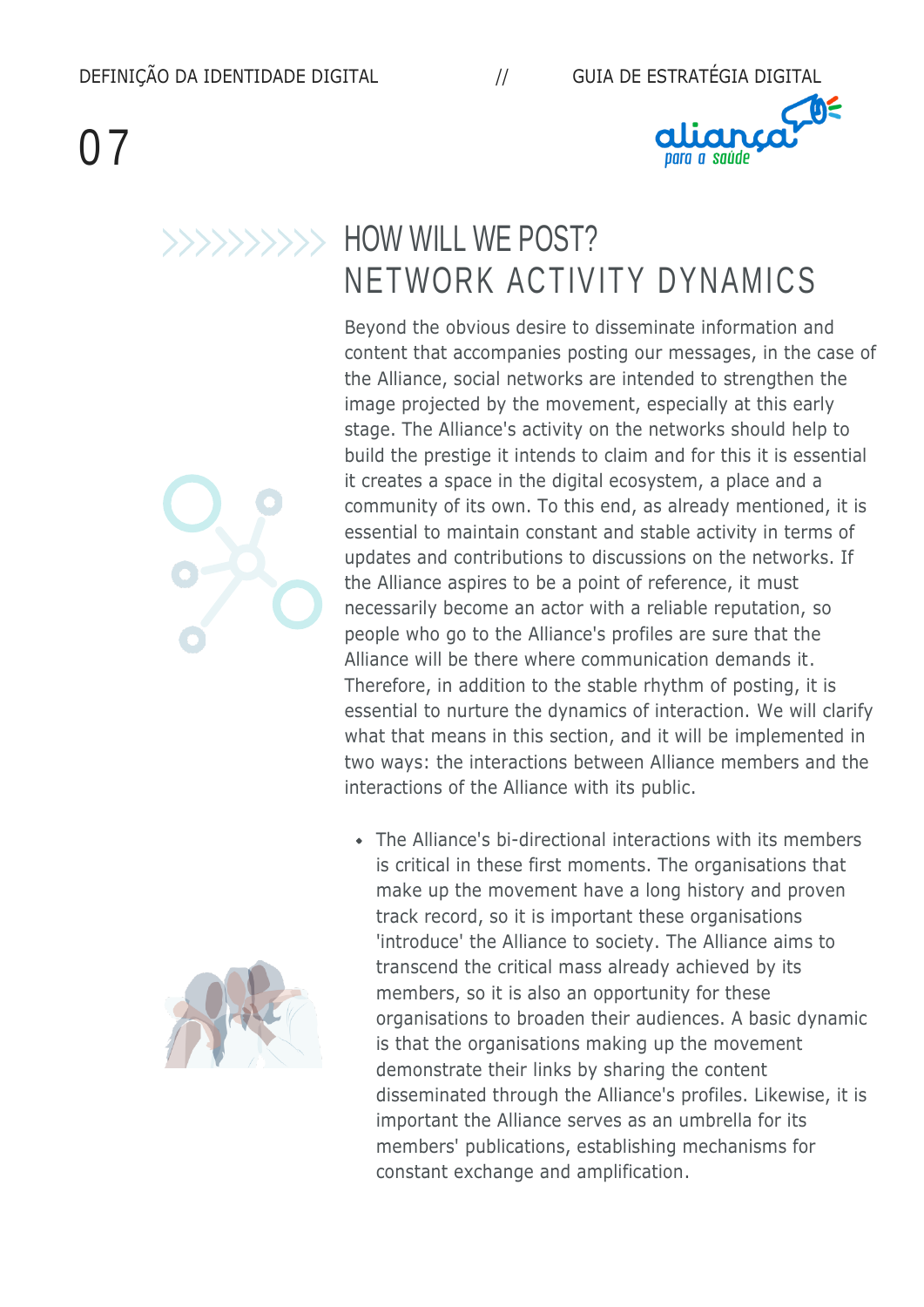



- With the same objectives in mind, ensuring interaction with the profile's followers is a basic pillar of network activity. Taking into account the Alliance's digital identity, it is essential to take advantage of the networks' mechanisms for interaction, to respond to messages, queries and comments; so users who approach the Alliance discover there is a person on the other side who is concerned with bringing clarity and resolving doubts, with establishing and strengthening ties and building a community based on exchanges. If we manage to build a solid community, this can, however, become laborious. This interaction will always depend on the availability of resources (human, economic and material), but it should be considered a priority because it marks our identity and underpins the goals of our existence in the digital environment.
- Sometimes messages may be negative, in which case the spirit of the Alliance and the reputation we are trying to build still obliges us to respond, offering active listening and extending our hand, showing openness and willingness to interact. If the negative interjections continue to be repeated in the same conversation (two or three messages seeking confrontation) or if there is not even a minimal effort to observe the most basic of good manners, the conversation must be ended politely but categorically, for example with a message that appeals to a willingness to debate but not to disqualify, and clearly ends a lack of respect for the basic rules of constructive conversation.



#### HOW WILL WE ADMINISTER THE NETWORKS? **ORGANISATION**



Given the multiplicity of organisations that make up the Alliance, the best way to manage the social networks is a joint arrangement. The idea is to create a communications executive committee in which the organisations that have the capacity to do so contribute part of their communications staff and, among this group, the Alliance's profiles are managed in a collaborative and coordinated way. The establishment of consensual guidelines that respond to the sensitivities of the movement through this Guide, and other working documents, will make this collective arrangement feasible.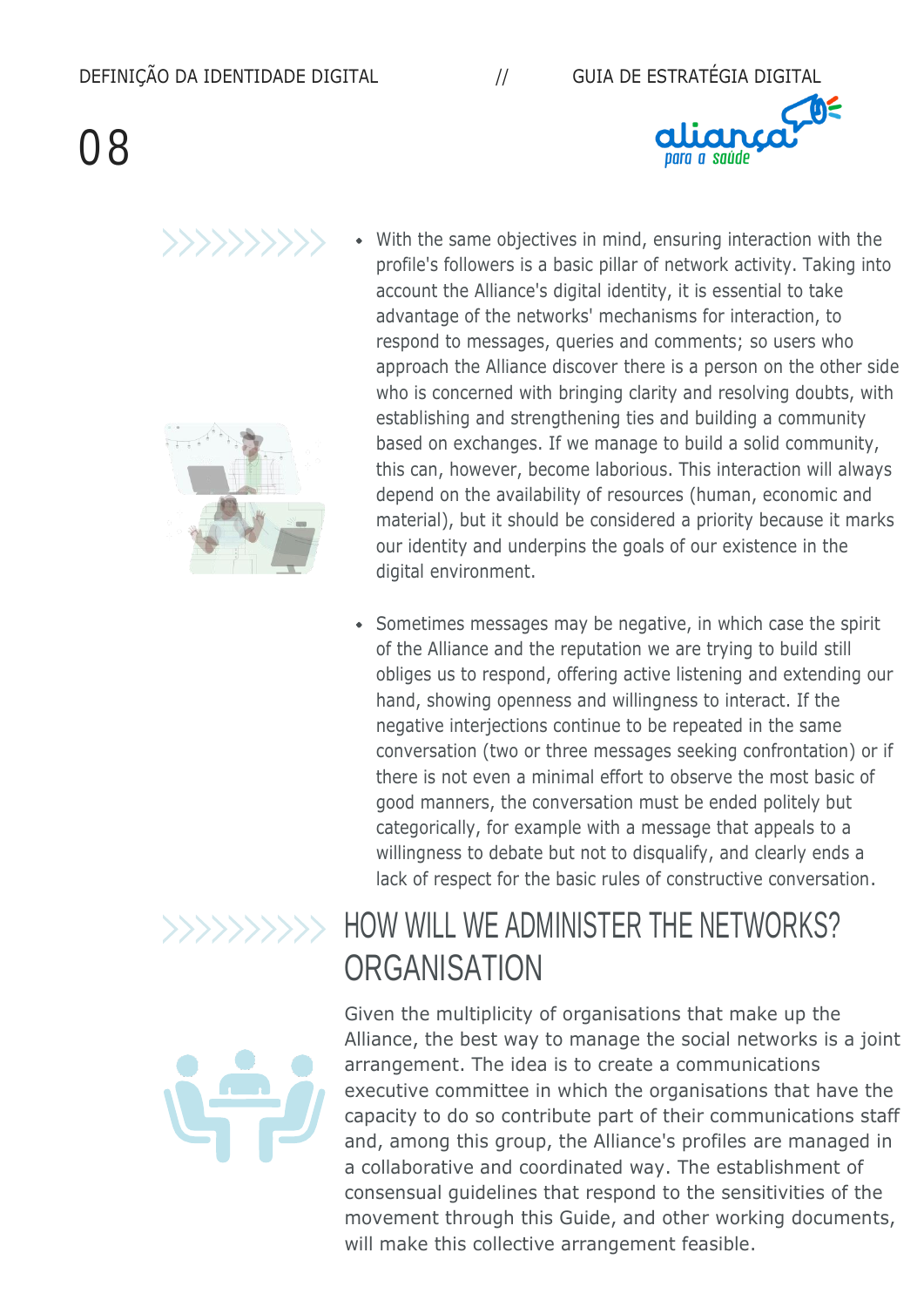

#### >>>>>>>>>>>>>>> OTHER CHANNELS & OTHER USES. DIVERSIFICATION

There are other ways to use some digital tools which do not exactly count as social media activity but which can fulfil similar objectives, of spreading messages, strengthening connections, and for cohesion or community mobilisation. Instant messaging platforms such as WhatsApp or Telegram offer great possibilities in this respect and are an area where the most effective dynamic still need to be established. It is important not to remember these communication channels are, in principle, private communication channels, so the implicit rules of use are different from those of public social media channels. It is necessary to clearly establish the principles of communication in groups that have huge potential reach. Be careful not to be invasive and not to intrude into people's private sphere where you are not welcome.

Furthermore, in addition to daily activity and specific campaigns, we should think about the possibility of systematising the use of our channels to broadcast live the activities we want to be more public.

Fundamentally, Facebook (through Facebook Live) and Instagram (through the different modalities of IGTV) allow us to increase the reach of our activities (including interviews, speeches or messages in audiovisual format) by broadcasting live and generating videos that also remain available later, if we so wish. It is a powerful tool for building a community and reinforcing our communicative autonomy.